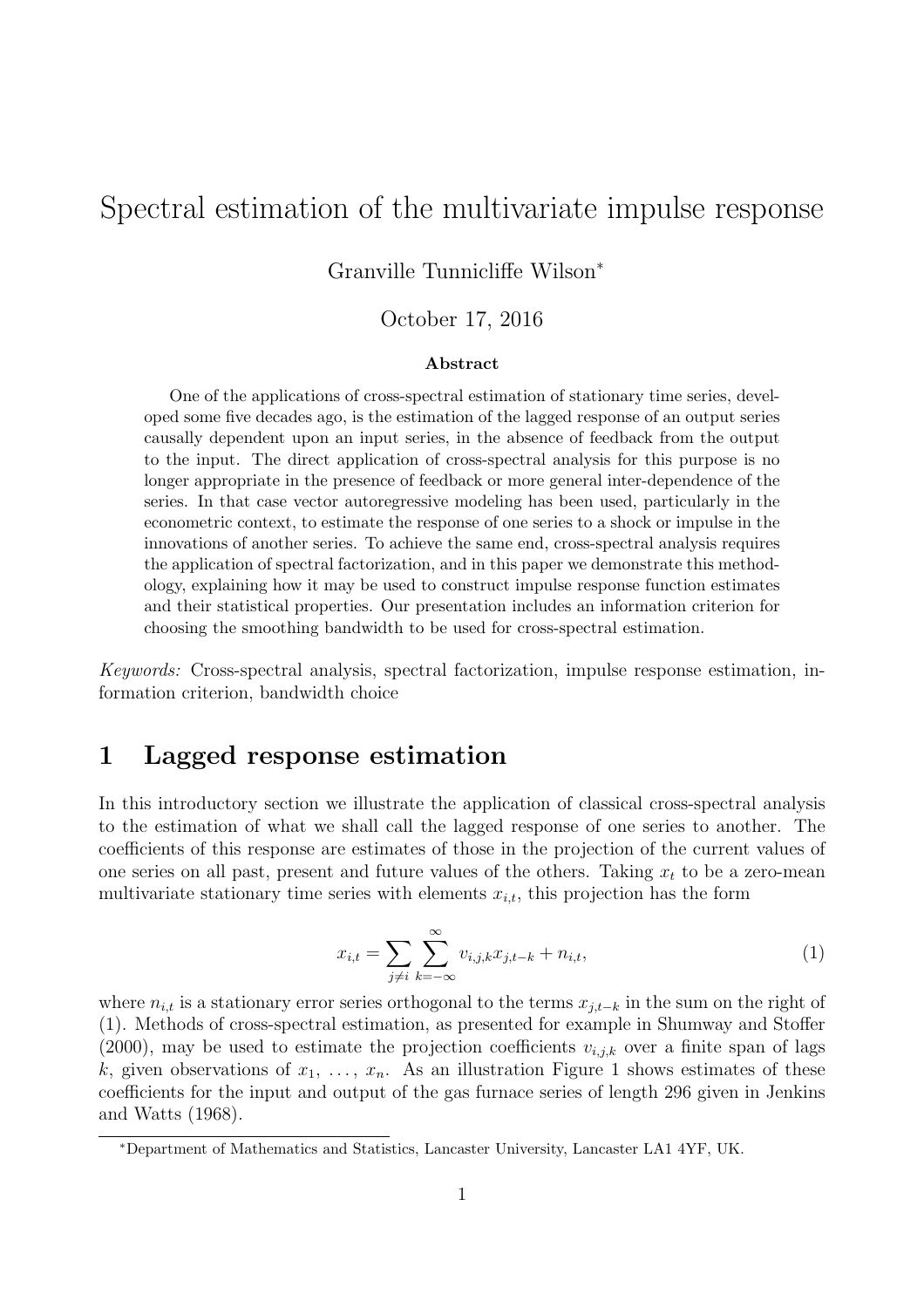

Figure 1: Spectral estimates for the Gas furnace series of the lagged response from Input to Output, using a smoothing bandwidth of 0.05. The lag is given as multiples of the sampling interval which is unknown.

These estimates are not significant at negative lags, confirming the absence of feedback from output to input in this open-loop system and allowing the response at positive lags to be interpreted as causal. In contrast, consider the spectral analysis of records of the respiratory system of a pre-term infant shown in Figure 2.



Figure 2: Records from monitoring the pulse rate, respiration rate and blood oxygen saturation of a pre-term infant, sampled at 2 second intervals. The blood oxygen saturation (oxygen level) is shown after applying an arcsine transformation.

Figure 3 shows the spectrum of the oxygen level series and the partial coherency between that series and the respiration rate. Although the variables are recorded at the rate of 10 samples per second we have used series sub-sampled at intervals of 2 seconds. From the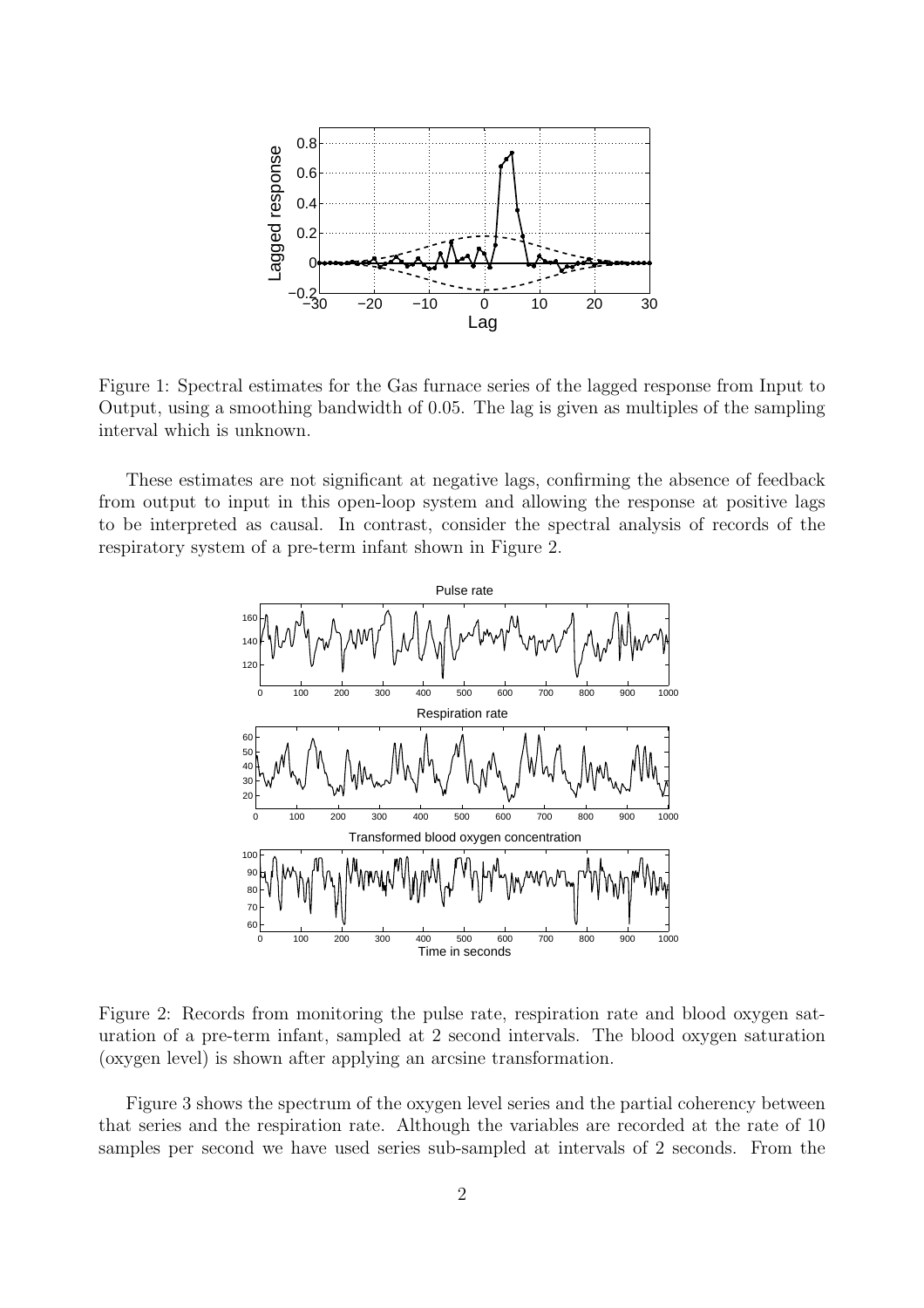figure, this is sufficiently frequent to give an adequate representation of the power in the spectrum and the dependence between the series. The spectrum of the respiration series is similar to that of the oxygen level, but with a less prominent peak around frequency 0.05 cps.



Figure 3: The estimated spectrum of the oxygen level series with 95% confidence limits and the estimated partial coherence between the respiration rate and oxygen level series with 95% significance level. The band width used was 0.025 cycles per second.

The partial coherency shown in Figure 3 implies a strongly significant (partial) dependence between the series. Spectral analysis of this three variable system taking the oxygen level as response gave the estimated lagged response to respiration rate shown on the left in Figure 4. This shows significant coefficients at both positive and negative lags, indicating the presence of feedback between these two series in the system. On the right of Figure 4 is the estimated lagged response with the role of these two series reversed, showing again clearly significant coefficients at both positive and negative lags, confirming the presence of feedback.



Figure 4: On the left is shown the estimated lagged response of the oxygen series to the respiration series with 95% significance limits set about zero, and on the right the estimated response with the series reversed.

For systems of interdependent series the causal response from one series to another has been estimated by fitting an autoregressive model and, from this, deriving the properties known as the impulse response function (IRF). This term has been used in somewhat different ways in the systems and econometrics literature. We will define and distinguish the usage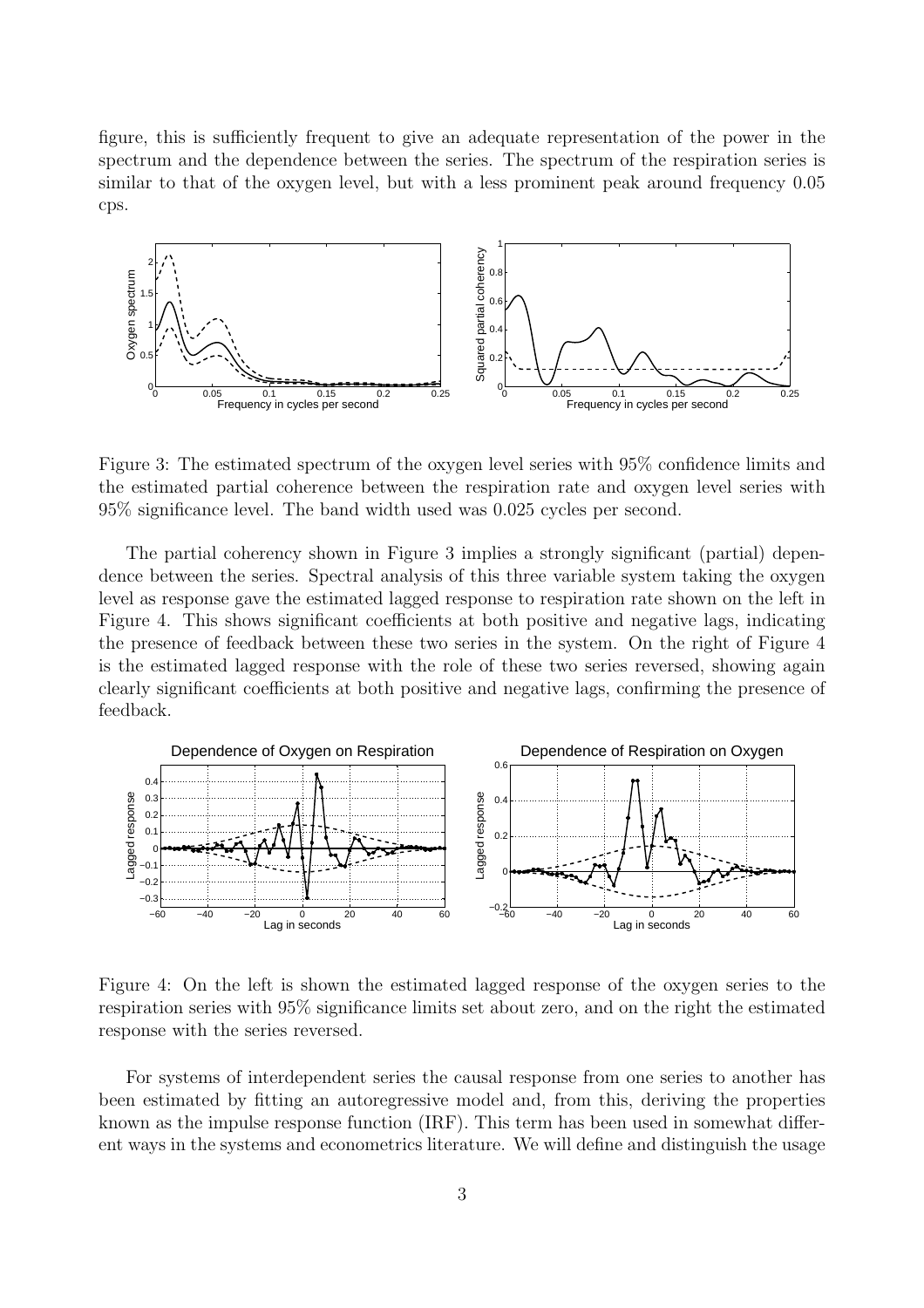in these two contexts but illustrate only the systems usage. However, rather than autoregressive modeling, we will use spectral methods to derive these quantities, which requires the application of spectral factorization. A criterion for choice of the spectral smoothing bandwidth is also furnished by these methods.

## 2 Causal response estimation

We assume that  $x_t$  is a weakly stationary zero-mean multivariate time series having a Wold representation with no deterministic part, of the form

$$
x_t = \sum_{k=0}^{\infty} \Psi_{x \, k} e_{t-k}.
$$
 (2)

Here,  $\Psi_{x0} = I$ , the identity matrix, and  $e_t$  is the linear innovation in  $x_t$  with variance matrix  $V_e$ . Let the covariance matrices of  $x_t$  be

$$
\Gamma_{x\,k} = \mathcal{E}\,x_t\,x'_{t-k} \tag{3}
$$

where  $'$  indicates transpose. Then, because  $e_t$  is multivariate white noise

$$
\Gamma_{x k} = \sum_{i=0}^{\infty} \Psi_{x i} V_e \Psi'_{x i-k}.
$$
\n(4)

Define the (multivariate) spectrum of  $x_t$  over the frequency range  $-0.5 \le f \le 0.5$  as

$$
S_x(f) = \sum_{k=-\infty}^{\infty} \Gamma_k \exp(-2\pi i f k).
$$
 (5)

Then, corresponding to (4) we have

$$
S_x(f) = \Psi_x \{ \exp(-2\pi i f) \} V_e \Psi_x \{ \exp(2\pi i f) \}' \tag{6}
$$

where

$$
\Psi_x\{\exp(-2\pi i f)\} = \sum_{k=0}^{\infty} \Psi_{xk} \exp(-2\pi i k f). \tag{7}
$$

Under very wide conditions, given  $S_x(f)$ , (6) may be solved uniquely for  $\Psi_x{\exp(-2\pi i f)}$ and  $V_e$ . Equivalently, given  $\Gamma_{x,k}$ , (4) may be solved uniquely for the coefficients  $\Psi_{x,k}$  and  $V_e$ . This is demonstrated in Tunnicliffe Wilson (1978) which is also the basis of an efficient numerical procedure for constructing the solution. The procedure is called spectral factorization and  $\Psi_x{\exp(-2\pi i f)}$  the spectral factor.

From the Wold representation (2) we find that the element  $\Psi_{x,i,j,k}$  of  $\Psi_{x,k}$  expresses the dependence of the future series value  $x_{i,t+k}$  upon the present innovation, or shock,  $e_{j,t}$ . If we interpret (2) as a linear systems equation whereby the output  $x_t$  depends on the input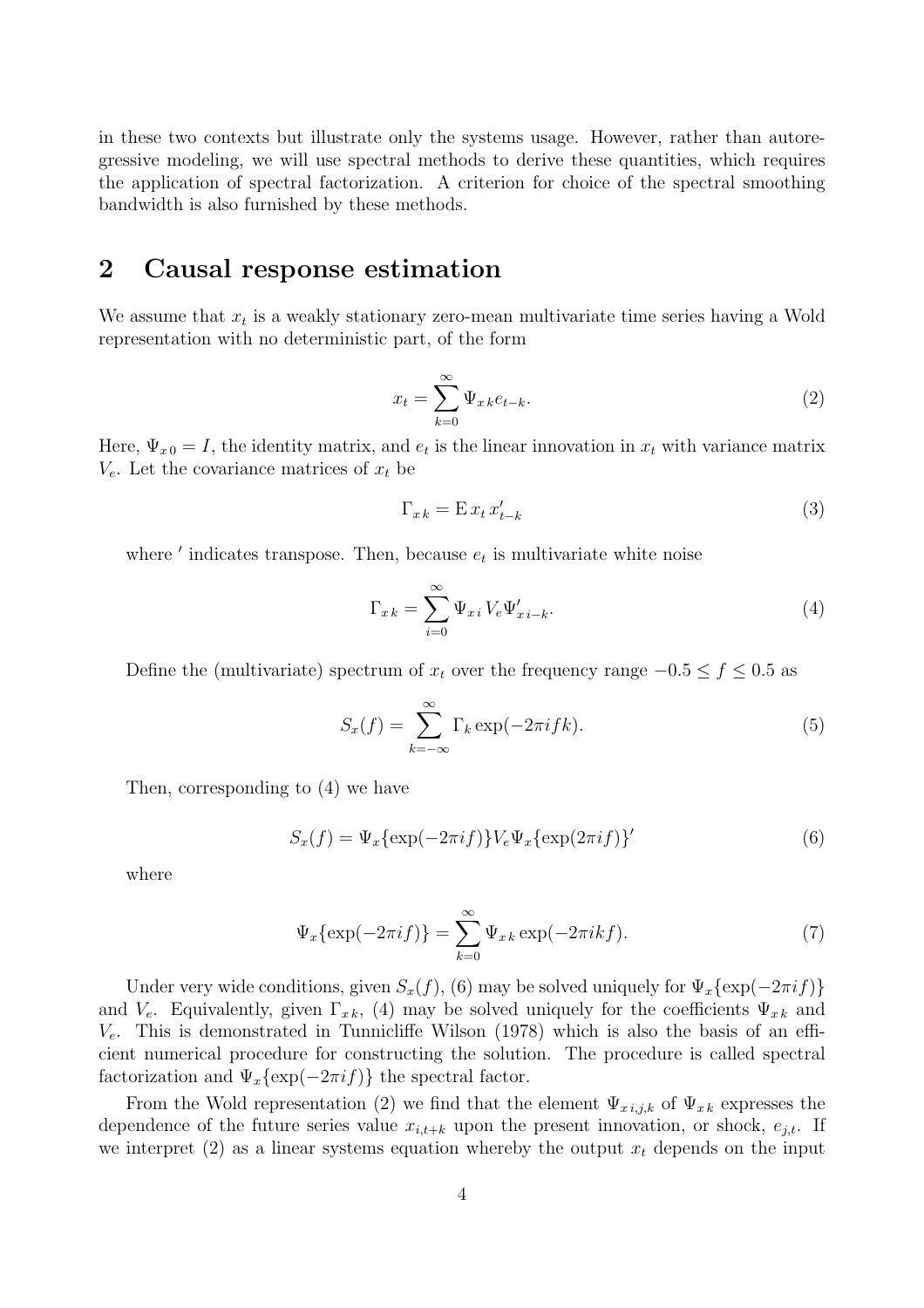$e_t$ , with this input able to be specified without restriction, then setting all values of  $e_t = 0$ except  $e_{j,t} = 1$  at  $t = 0$  (an impulse) gives  $x_{i,t} = \Psi_{x,i,j,t}$  for  $t = 0, 1, 2, \ldots$  This motivates the term impulse response function (IRF) for the sequence  $\Psi_{x_k}$ .

There is, however, a somewhat different usage of the term IRF. Define the power series

$$
\Psi_x(z) = \sum_{k=0}^{\infty} \Psi_{x k} z^k,
$$
\n(8)

which is an extension of (7) from the unit circle to a general complex argument. A consequence of the Wold representation is that  $\Psi_x(z)$  has no zeros for  $|z| < 1$ . Assume a slight strengthening of this property, that  $\Psi_x(z)$  has no zeros for  $|z| < \rho$  for some  $\rho > 1$ . Then we may also express

$$
x_t - \sum_{k=1}^{\infty} \Pi_{x_k} x_{t-k} = e_t,
$$
\n
$$
(9)
$$

or in terms of the backward shift operator B

$$
\Pi_x(B)x_{t-k} = e_t,\tag{10}
$$

where, for  $|z| \leq 1$ ,  $\Pi_x(z) = \Psi_x(z)^{-1}$  is the power series with coefficients  $\Pi_{x,0} = I$  and  $-\Pi_{x,k}$ for  $k > 0$ . This is the infinite autoregressive representation of the series, which expresses explicitly the interdependence of the series, including any feedback between them, by rewriting (9) as

$$
x_{i,t} = \sum_{j \neq i} \sum_{k=1}^{\infty} \prod_{x} x_{i,j,k} x_{j,t-k} + e_{i,t}.
$$
 (11)

The response in which we are now interested is the effect of an impulse given to one series (the input), say  $x_{i,t}$ , on subsequent values of another series (the output)  $x_{i,t}$  in the *absence of feedback to the input.* This is constructed using (11) by setting  $e_t = 0$  for all t,  $x_{j,t} = 0$  for  $t < 0$ , and  $x_{j,t} = 1$  for  $t = 0$ . Furthermore, set coefficients  $\Pi_{x,j,l,k} = 0$  for the specified j and all l and  $k > 0$ , so that there is no feedback to the input from its own past or that of any other series, resulting also in  $x_{j,t} = 0$  for  $t > 0$ . Thus  $x_{j,t}$  is the impulse series. We will distinguish the resulting response sequence  $x_{i,0}, x_{i,1}, x_{i,2}, \ldots$ , by calling it the open loop impulse response function (OLIRF) of series i to series j. It is given formally by the coefficients in the expansion of

$$
-\Pi_{x\,i,j}(B)/\Pi_{x\,i,i}(B). \tag{12}
$$

There is in general no guarantee that this response is stable, in the sense that it converges to zero. It may diverge; indeed, the lack of stability of this response is a major reason why feedback is required in many systems.

Figure 5 shows, on the left, the OLIRF estimated for the Gas furnace series by this means, following factorization of its sample spectrum. The bandwidth of 0.0278 used for spectral smoothing is determined by minimizing a criterion defined in the next section, where the properties of the estimates are also presented. On the right of Figure 5 is the estimated lagged response estimated in the same manner as that in Figure 1 but using the same bandwidth of 0.0278 as for the plot on the left of the figure and plotted only for non-negative lags. There is, not surprisingly, a very close similarity between the two estimates, because there is no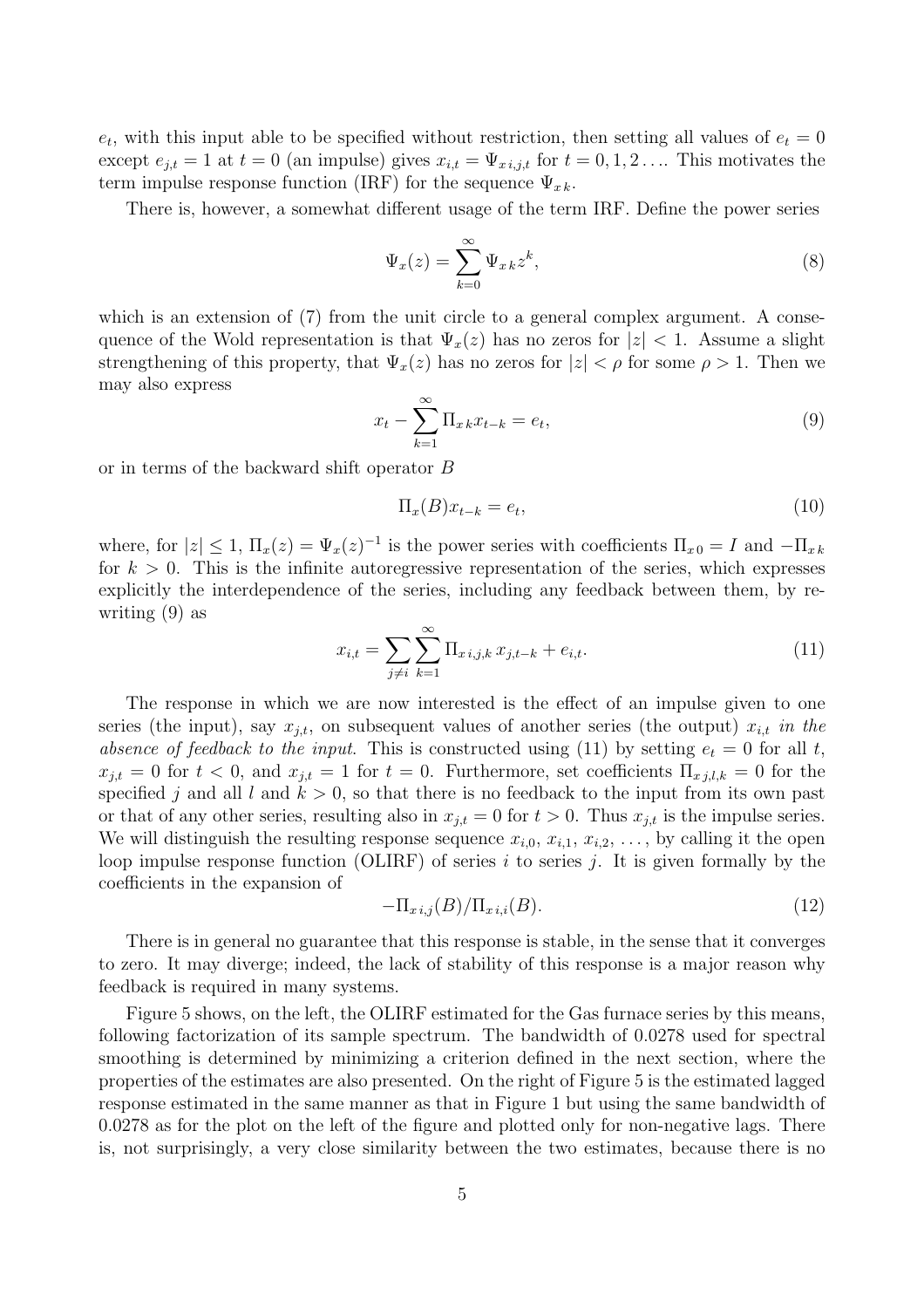

Figure 5: On the left is shown the estimated causal response of the output series to the input series for the Gas Furnace series, with 95% error limits about the estimates. A smoothing bandwidth of 0.0278 was used in this analysis and, for comparison, on the right is shown the estimated lagged response using the same bandwidth and similar error limits.

feedback in this system. For both of these plots the two standard error limits are centered on the estimates.

Figure 6 similarly shows, on the left, the OLIRF for the response of oxygen to respiration from the analysis of the three infant monitoring series by factorization of their sample spectrum smoothed with a bandwidth of 0.05. For comparison, on the right is shown the estimated lagged response estimated in the same manner as that in Figure 4 but using the same bandwidth of 0.05 as for the plot on the left of the figure and plotted only for nonnegative lags. These two plots are, again, quite similar, apart from the much less pronounced negative response at lag 1 in the causal response, which we ascribe to distortion by feedback in the relationship between the series.



Figure 6: On the left is shown the estimated causal response of the oxygen series to the respiration series for the infant monitoring series, with 95% error limits about the estimates. A smoothing bandwidth of 0.05 was used in this analysis and, for comparison, on the right is shown the estimated lagged response using the same bandwidth and similar error limits.

There is one further comment appropriate at this point, concerning how any contemporaneous dependence between the series should be treated. This dependence would be evident in significant off-diagonal coefficients of the estimated innovation matrix  $V_e$  in (6). If it could be assumed that this coefficient arises from a lag zero dependence of the output response on the input, then the OLIRF given in (12) should be modified by correcting the term  $\Pi_{x i,j}(B)$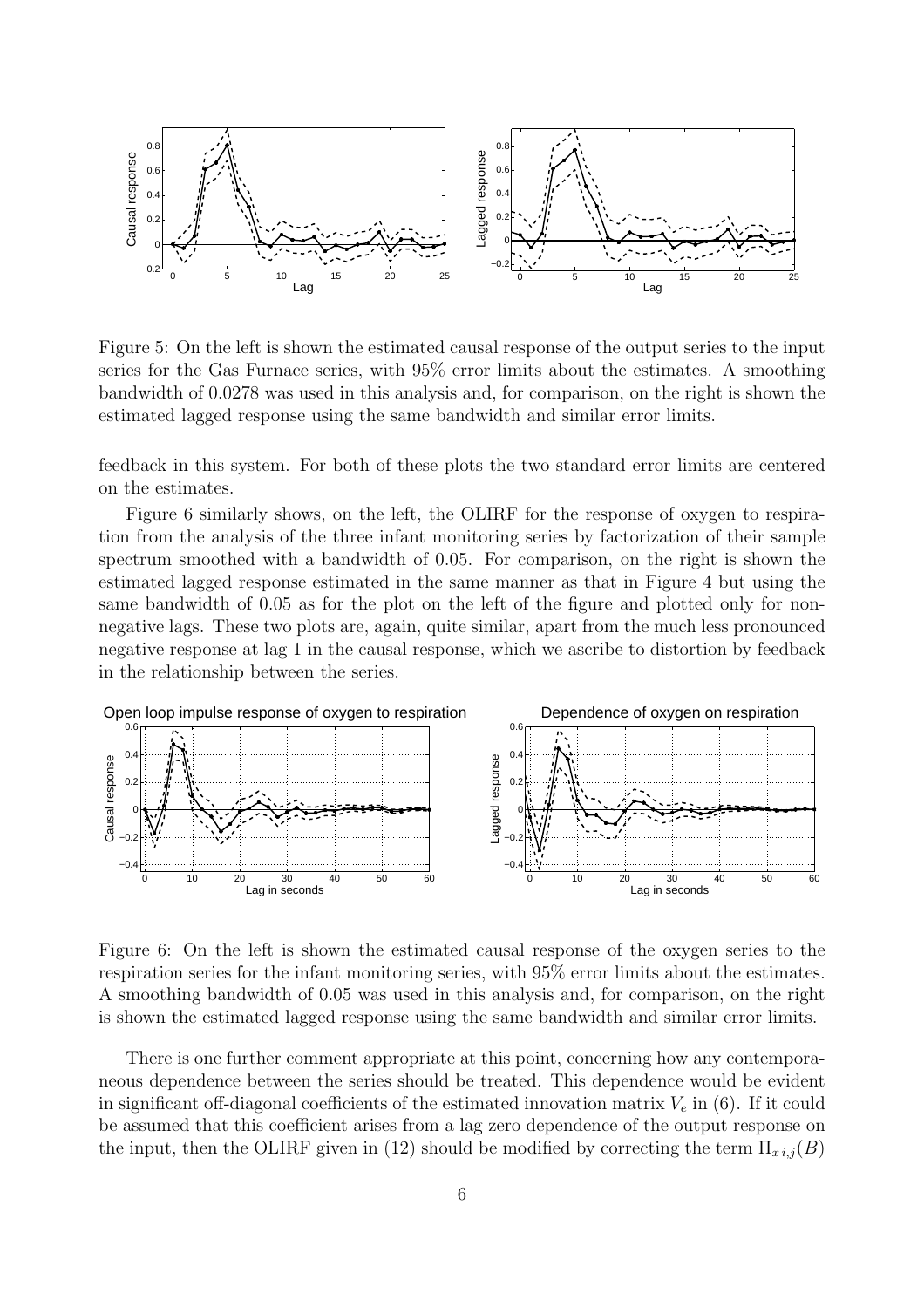in its numerator by a simultaneous regression term of the form  $\alpha \Pi_{x,i,j}(B)$ . For both of our examples this regression is not significant and we show no lag zero response in our results.

#### 3 Selection of the smoothing bandwidth

For the two examples we presented in the previous section, the smoothing bandwidth  $b$  used for multivariate spectral estimation of the series was given by finding the minimum of a non-parametric information criterion (NIC) defined by

$$
NIC(b) = \gamma n \log \det \hat{V}_e + 2m^2 p \tag{13}
$$

where *n* is the series length,  $\hat{V}_e$  is the estimate of  $V_e$  obtained by applying the factorization (6) to the smoothed spectrum estimate  $\hat{S}_x(f)$  of the series, m is the dimension of the series and  $p$  is the equivalent order of the smoother. We define this as

$$
p = \sum_{k>0} w_k^2 \tag{14}
$$

where  $w_k$  is the lag window used for spectral smoothing. For the window we are using, the equivalent order is given to an excellent approximation by  $p = 0.5(b^{-1} - 1)$ . The multiplier  $\gamma$ is a tapering efficiency factor defined in terms of a normalized data taper  $h_t$ , that may have been applied to the series, as

$$
\gamma = n / \sum_{t=1}^{n} h_t^4.
$$
\n(15)

In order to evaluate the NIC it is not necessary to carry out the complete factorization (6) because

$$
\log \det \hat{V}_e = \int_{-0.5}^{0.5} \log \det \hat{S}_x(f) df \tag{16}
$$

which may may be evaluated numerically to give the required term in (13). To clarify, for each of a range of proposed values of the bandwidth b, we construct the smoothed spectrum estimate  $\hat{S}_x(f)$  using that bandwidth, we use (16) to give the first term on the RHS of (13) and  $(14)$  for the second term, to give NIC as a function of b. The selected bandwidth is given at the minimum of  $NIC(b)$ .

Figure 7 shows plots of the NIC against the equivalent model order for both of our example series. For the Gas furnace series the selected order and bandwidth are, respectively, 17 and 0.0278. For the respiratory system series they are 10 and 0.05.

We still have to investigate the properties of spectral estimation using this bandwidth selection criterion, but we expect that they are similar to the optimal properties of autoregressive spectral estimation using the AIC as presented by Shibata (1981) and, in particular, we assume that  $p$  grows sufficiently slowly with  $n$  to ensure consistent estimation of the spectrum.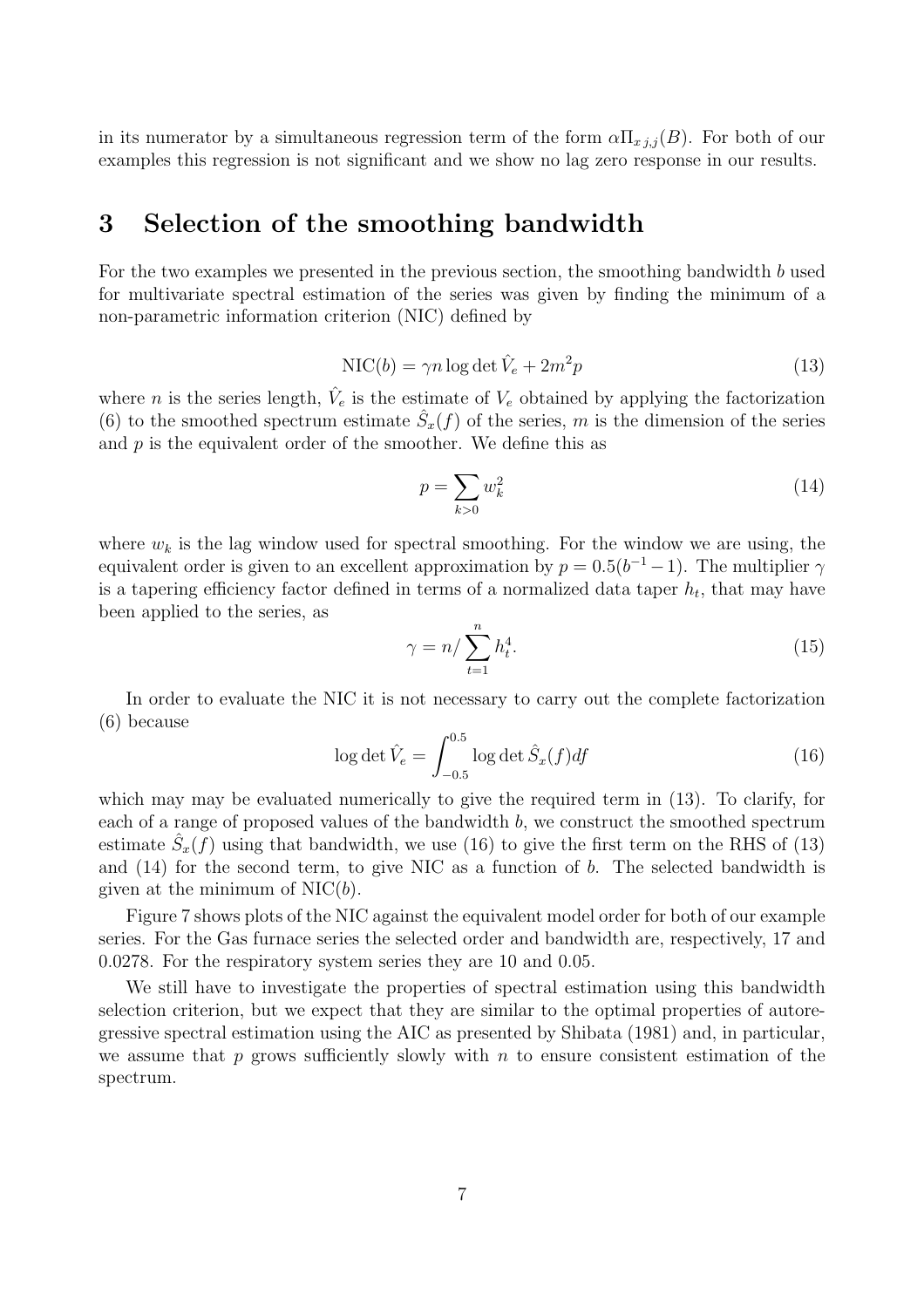

Figure 7: The non-parametric information criteria used to select the smoothing bandwidth for the Gas furnace series and the Infant respiratory system series. The criterion is plotted against the equivalent model order of the bandwidth.

#### 4 Derivation of the statistical properties

The methodology and results presented in the previous sections are based on the statistical properties of the factorized sample spectrum. Rather than delegate the derivation of these properties to an appendix, we present in this and the following section an outline which we hope will be reasonably accessible and convey to the reader the underlying ideas. Though informal, the derivations are valid and original and could be extended to formal proofs. One subsidiary formal theorem is presented in an appendix.

Our starting point is the factorization, in the same manner as (6), of the estimated spectrum of the series:

$$
\hat{S}_x(f) = \hat{\Psi}_x \{ \exp(-2\pi i f) \} \hat{V}_e \hat{\Psi}_x \{ \exp(2\pi i f) \}'.
$$
\n(17)

The derivation of all statistical properties is then based on the result that the estimated factor is related to the true factor by the approximation

$$
\hat{\Psi}_x\{\exp(-2\pi i f)\}\hat{R}_e \approx \Psi_x\{\exp(-2\pi i f)\}R_e\hat{\Psi}_a\{\exp(-2\pi i f)\}\hat{R}_a,\tag{18}
$$

where  $\hat{\Psi}_a{\exp(-2\pi i f)}$  is the factor of the estimated spectrum of the normalized innovations series  $a_t = (R_e)^{-1}e_t$ , and  $R_e$ ,  $\hat{R}_e$  and  $\hat{R}_a$  are, respectively, the left Choleski factors of  $V_e$ ,  $\hat{V}_e$  and  $\hat{V}_a$ . The estimated spectrum,  $\hat{S}_a(f)$ , is tapered and smoothed in exactly the same manner as  $\hat{S}_x(f)$ .

To make use of this result we need also the further approximation that the coefficients of  $\hat{\Psi}_a{\exp(-2\pi i f)}$  are given in terms of the windowed sample autocorrelations of  $a_t$  as

$$
\hat{\Psi}_{ak} \approx w_k r_{ak}.\tag{19}
$$

Note that we do not form the innovation series  $a_t$  and the estimated quantities  $\hat{\Psi}_a{\exp(-2\pi i f)}$ and  $\hat{R}_a$  on the RHS of (18), but we shall use simulated values of these quantities, together with  $(18)$  and  $(19)$ , to generate confidence intervals for estimated impulse responses.

Before we justify (18) and 19 we explain their application to deriving the order selection criterion NIC and the construction of the error limits of the OLIRF causal response.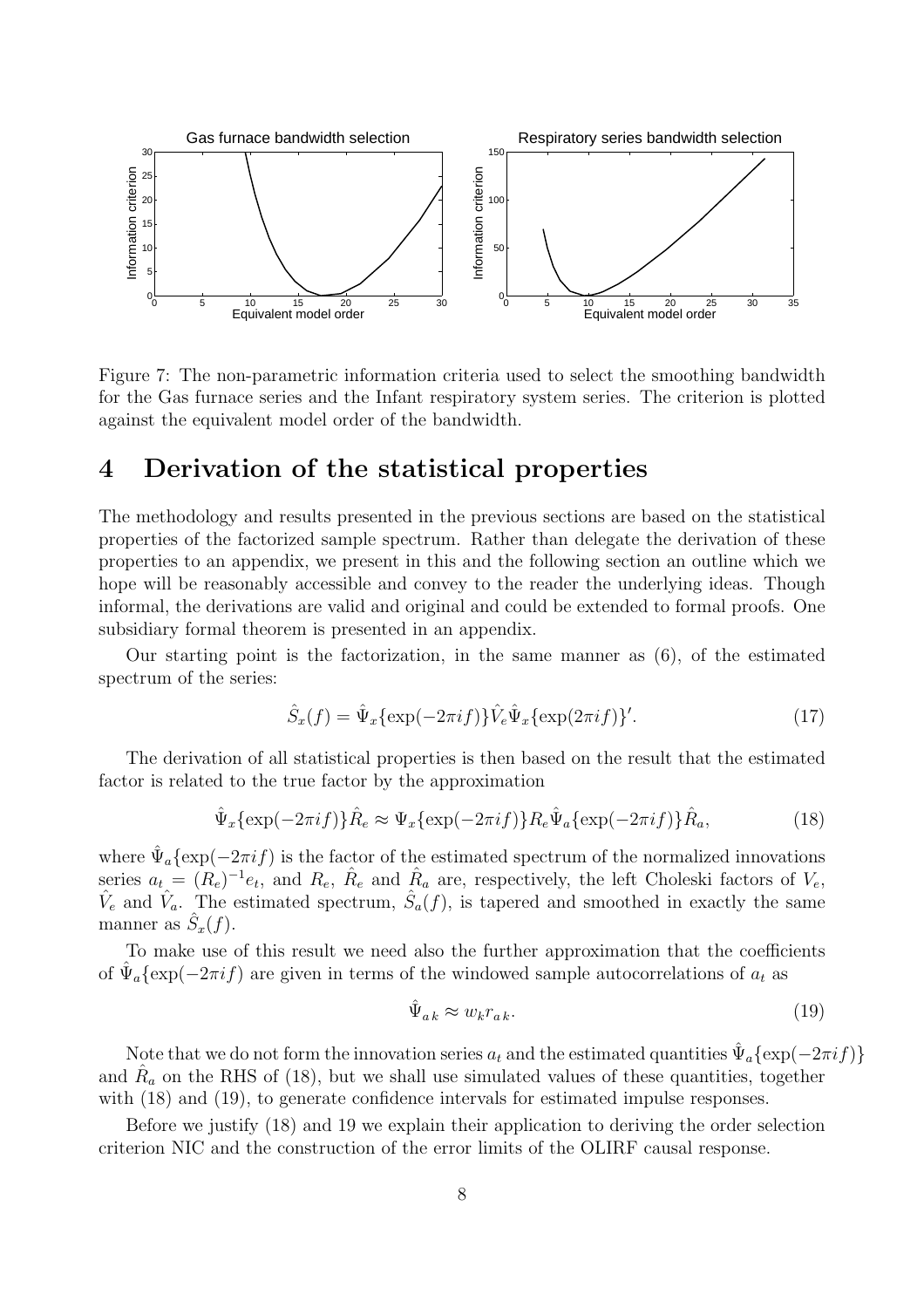For the NIC we first consider the bias in the estimate of log det  $\hat{V}_e$  given by (16). This has been investigated by Mohanty and Pourahmadi (1996) who give a formula based on the number of degrees of freedom of the spectral estimates calculated from the frequency domain smoothing window. This can also be expressed in terms of the lag window; in fact as a function of the equivalent order p that we defined in  $(14)$ , the series dimension m and the sample size n. When expanded, the lowest order term of the formula is  $m^2p/n$  and it can be checked that this alone gives an accurate approximation to the formula for realistic values of  $m, p$  and n. Although Mohanty and Pourahmadi (1996) do not consider series tapering, the effect of this on all the statistical properties of spectral estimates is very well approximated as equivalent to a reduction in the series length from n to  $\gamma n$ .

With our definition of  $p$  in (14), the form of the NIC (13) is the same as that of the well known AIC of Akaike (1973), in which  $p$  corresponds to the order of a multivariate Autoregressive model. This explains why we call  $p$  the equivalent order. To complete the justification of the NIC we appeal to the principle of minimum final prediction error variance for model order selection, or FPE. The FPE variance for our smoothed spectrum factor, as approximated in (18), is the determinant of the variance of the one step ahead error that would result from applying the factor, as a model, to an *independent realization* of the series  $x_t$ . This variance includes the increase in prediction error due to the uncertainty in using the estimated model coefficients.

From (18), this is the variance of  $R_e\tilde{a}_{t+1}$ , where

$$
\tilde{a}_{t+1} = a_{t+1} - \hat{a}_{t+1} = a_{t+1} - \sum_{k>0} \hat{\Psi}_{ak} a_{t+1-k}
$$
\n(20)

is the error of predicting  $a_{t+1}$  in a new realization of the series  $a_t$ . Now using (19) and the property that in large samples the elements of  $r_{ak}$  are all uncorrelated with mean zero and variance  $1/n$ , we have the variance of this term given by

$$
\text{Var}\,\tilde{a}_{t+1} = I_m(1+m\sum_{k>0} w_k^2/n) = I_m(1+mp/n). \tag{21}
$$

To the same order of approximation the logarithm of the determinant of  $Var R_e \tilde{a}_{t+1}$  is

$$
\log \det V_e + m^2 p/n. \tag{22}
$$

Now substituting the estimate of log det  $V_e$  from (16), correction for bias by addition of the term  $m^2p/n$ , gives the NIC in (13).

To obtain the large sample standard errors of the estimated causal responses used to construct the error limits shown on the left in each of the Figures 5 and 6, we consider the expression (18) which relates the estimated spectral factor of the observed series  $x_t$ , to that of its orthogonalized innovation series  $a_t$ . The distributional properties of this second factor are determined by (19) and the known properties of the sample autocorrelations  $r_{ak}$  of  $a_t$ . By applying the linearization procedure of the delta-method this relationship could be used to express the large sample variance matrix of the whole set of estimated coefficients  $\hat{\Psi}_{x k}$ and  $\hat{R}_e$  of the required spectral factor, in terms of the true coefficients  $\Psi_{x k}$  and  $R_e$  of the unknown spectral factor. Substituting the values of the estimated coefficients for the true coefficients would then give a consistent estimate of this variance matrix.

To implement the delta method we use a simulation technique by the following steps: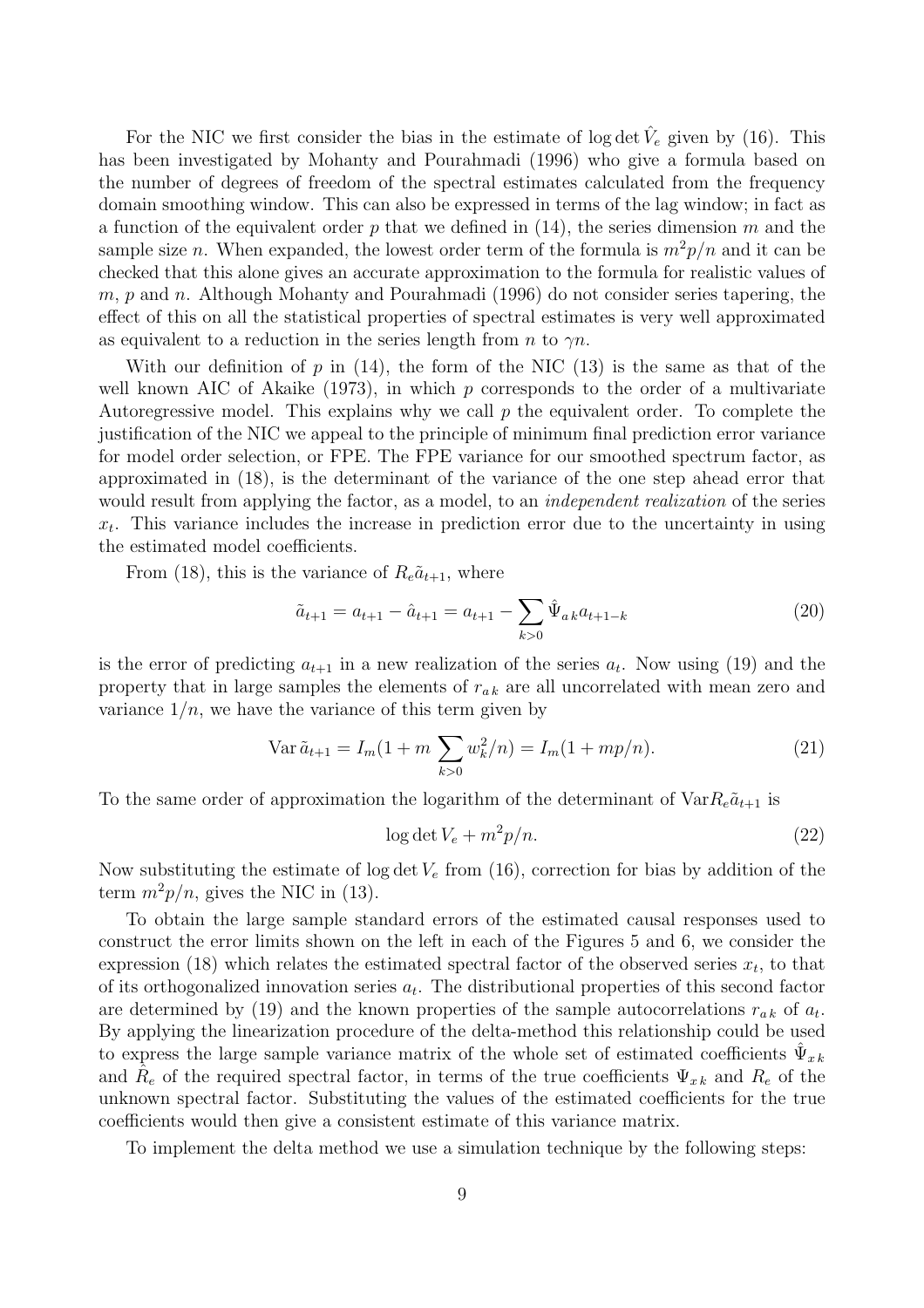- 1. Generate a sample from  $r_{ak}$  which are taken as independent normal with mean zero and variances  $1/n$ .
- 2. Scale this whole sample by a small factor, say  $\alpha = 0.1$ , to ensure local linearity of these perturbations.
- 3. Similarly generate a sample from  $\hat{R}_a$  by Choleski factorization of a sample from  $\hat{V}_a$  with expected value I and scaled variances  $\alpha^2/n$  for off-diagonal and  $2\alpha^2/n$  for diagonal terms.
- 4. Use these to evaluate the windowed coefficients  $\hat{\Psi}_{ak}$  in (19) and thence the RHS of (18), substituting the estimated factor  $\hat{\Psi}_x{\exp(-2\pi i f)}$  in place of the true unknown factor  $\Psi_x {\exp(-2\pi i f)}$ .
- 5. The LHS of (18) is then a perturbed value of the estimate  $\hat{\Psi}_x {\exp(-2\pi i f)}$ , from which the set of perturbed estimated coefficients  $\hat{\Psi}_{x k}$  and  $\hat{R}_e$  is derived.
- 6. Calculate the perturbations of these coefficients and (re)scale them by  $1/\alpha$ . This is a sample from the variance matrix of these coefficients.
- 7. Replicate this process with sufficient further samples to form a good estimate of the variance matrix.

This scheme is simply extended to construct the variance matrix of the estimated responses on the left of Figures 5 and 6 and any other function of the estimated coefficients.

### 5 Further derivation of properties

The starting point for deriving the central expression (18), is the large sample relationship between the smoothed spectrum of the series and that of its innovation series, smoothed in the same way:

$$
\hat{S}_x(f) \approx \Psi_x \{ \exp(-2\pi i f) \} R_e \hat{S}_a(f) R_e' \Psi_x \{ \exp(2\pi i f) \}'.
$$
\n(23)

Factorizing both sides then gives (18). Essentially, (23) states that the operations of filtering and spectral smoothing approximately commute, but for this to be true the filter must be slowly varying over the width of the smoothing window. Translated into our notation, Corollary 5 of Hannan (1970, p. 214), states the result (23) between the un-smoothed sample spectra. The Proof of Theorem 11, Hannan (1970, p. 318) gives further detail. The error in the approximation between the un-smoothed sample spectra is of the order  $n^{-0.5}$ . Smoothing will reduce this by a factor of the order  $(2bn)^{-0.5} \approx (n/p)^{-0.5} = p^{0.5}/n$ , giving an error of order  $n^{-a}$  where  $a > 0.5$ .

The further approximation (19) can be written, for  $z = \exp(-2\pi i f)$ , in terms of the sample covariances  $C_{ak}$  of  $a_t$  as

$$
\hat{S}_a(f) = \sum_k w_k C_{ak} z^k \approx (I + \sum_{k>0} w_k r_{ak} z^k) \hat{V}_a (I + \sum_{k>0} w_k r_{ak} z^{-k})'. \tag{24}
$$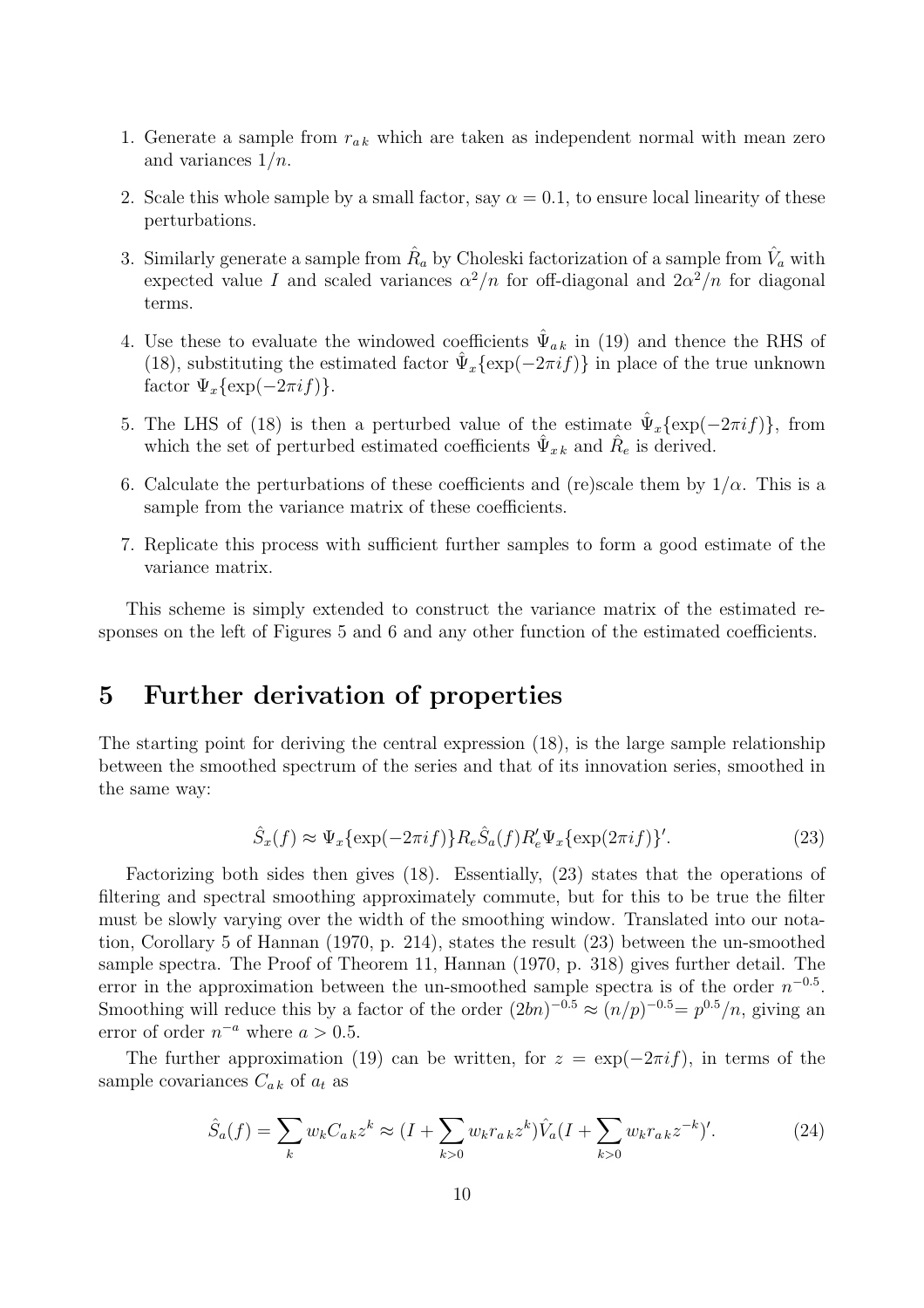We demonstrate the validity of this approximation to terms of order  $n^{-0.5}$ , neglecting terms of higher order, using the property that in large samples the estimates  $r_{ak}$  are uncorrelated with mean 0 and variance  $n^{-1}$ . From this, on expanding the RHS of (24) the product term  $(\sum_{k>0} w_k r_{a k} z^k) \hat{V}_a (\sum_{k>0} w_k r_{a k} z^{-k})'$  has root mean square error of order  $(\sum w_k^2)$  $k^{2}$ <sup>0.5</sup>/ $n = p^{0.5}/n = n^{-a}$ . The constant terms  $C_{a0} = \hat{V}_a$ , leaving the approximation  $\overline{C_{ak}} \approx r_{ak} \hat{V}_a$  to be demonstrated for  $k \neq 0$ .

Writing  $s_{a i}$  for  $\hat{V}_{a i,i}^{0.5}$ ,

$$
\left(r_{a k}\hat{V}_a\right)_{i,j} = \sum_{\ell} \left\{ C_{a k, i, \ell} / (s_{a i} s_{a \ell}) \right\} \hat{V}_{a \ell, j} \tag{25}
$$

in which the terms for  $\ell \neq j$  in the sum on the RHS are of order  $n^{-1}$  leaving

$$
C_{a\,k,i,j}s_{a\,j}/s_{a\,i} = C_{a\,k,i,j} + C_{a\,k,i,j}(s_{a\,j} - s_{a\,i})/s_{a\,i}.\tag{26}
$$

The second term on the RHS is again of order  $n^{-1}$ . These bounds on the approximation error of the coefficients translate again to a bound of the order  $(\sum w_k^2)$  $(k^{2})^{0.5}/n = n^{-a}$  on the error in the spectral factor. We set

$$
\tilde{\Psi}_a(z) = (I + \sum_{k>0} w_k r_{a,k} z^k). \tag{27}
$$

Substituting from (24) into (23), and using further the notation  $z = \exp(-2\pi i f)$ , we now have the approximation

$$
\hat{S}_x(f) = \hat{\Psi}_x(z)\hat{V}_e\hat{\Psi}_x(z^{-1})' \approx \Psi_x(z)R_e\tilde{\Psi}_a(z)\hat{V}_a\tilde{\Psi}_a(z^{-1})'R'_e\Psi_x(z^{-1})'.\tag{28}
$$

The relative error bound on these combined approximations remains as  $n^{-a}$  where  $a > 0.5$ and hence

$$
\left\{\hat{\Psi}_x(z)\hat{R}_e\right\}^{-1}\Psi_x(z)R_e\tilde{\Psi}_a(z)\hat{V}_a\tilde{\Psi}_a(z^{-1})'R'_e\Psi_x(z^{-1})\left\{\hat{R}'_e\hat{\Psi}_x(z^{-1})'\right\}^{-1} = I + g(z) \tag{29}
$$

where  $||g(z)|| < \epsilon$  is of order  $n^{-a}$ . From Theorem 1 of the appendix, we therefore have

$$
\left\{\hat{\Psi}_x(z)\hat{R}_e\right\}^{-1}\Psi_x(z)R_e\tilde{\Psi}_a(z)\hat{R}_a = I + h(z)
$$
\n(30)

where the coefficients of  $h(z)$  are of the same order. This justifies our use of (18) and (19), because our estimates of impulse responses use only a finite number of the coefficients of  $\hat{\Psi}_x(z)$ , and the error of approximation is of higher order than  $n^{-0.5}$ , which is that of the sampling variability of our estimates.

## 6 Not the whole truth

One of the valuable aspects of spectral analysis is how it reveals the information available for modeling time series data - or the lack of such information. The estimated lagged response of Oxygen to Respiration shown on the left of Figure 4 is obtained by Fourier transformation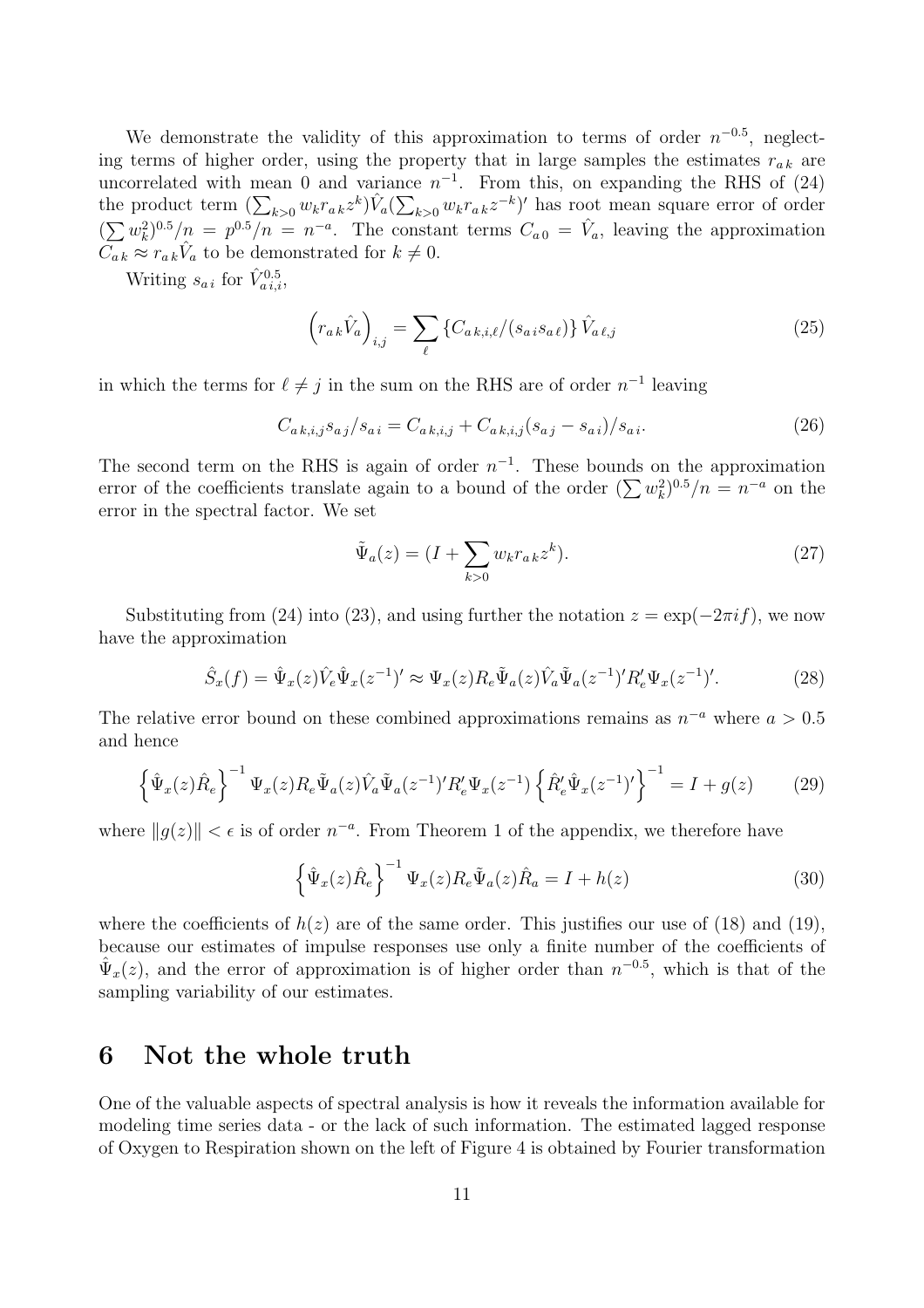of the estimated frequency domain response. The gain of this response is shown on the left of Figure 8, from which it is seen not be significant for most of the frequency range above 0.3, though highly significant at most frequencies below this. This significance level is the same as that apparent for the partial coherency shown in Figure 3. The lack of significance of the gain does not necessarily cause a problem when estimating the lagged response, but does so in this case because the estimates are large and subject to considerable uncertainty. This is due to substantial noise in the Respiration series at these higher frequencies. On transforming back to the lagged responses this would lead to a corresponding substantial increase in the variability of the estimates.

We now admit that we avoided this adverse effect on the estimated lagged response by the simple device of zeroing the estimated gain over the higher frequency range as shown on the right in Figure 4. This is done smoothly over a narrow band just above the frequency 0.15 cps. We used the same device when generating both the estimated lagged response in Figure 4 and the two responses show in Figure 6. For the causal response on the left of this figure, the zeroing was applied to the frequency domain representation of (12) which is transformed to give this response. It should not be applied before the spectral factorization step.



Figure 8: The estimated gain from Respiration to Oxygen and the truncated gain used to construct the estimates in Figure 6.

This problem of unduly high variability in the impulse response estimates is not confined to spectral methods; it can also occur in estimates derived from autoregressive modeling. In that case some form of shrinkage can be applied to the estimates of the autoregressive coefficients to overcome the problem, as in Litterman (1986). However, the problem has the same cause whether it arises in the time or spectral domain, and it is in the spectral domain that this can be more directly detected and solved, as in our example.

Some of the methodology presented in this work is also described in Tunnicliffe Wilson et al. (2015), where an extension to very high frequency sampled series is given, including the example of the infant respiration system sampled at 0.1 second intervals. This paper complements this book by presenting original informal derivations of this methodology for the lower frequency sampled series as applied to the foregoing examples.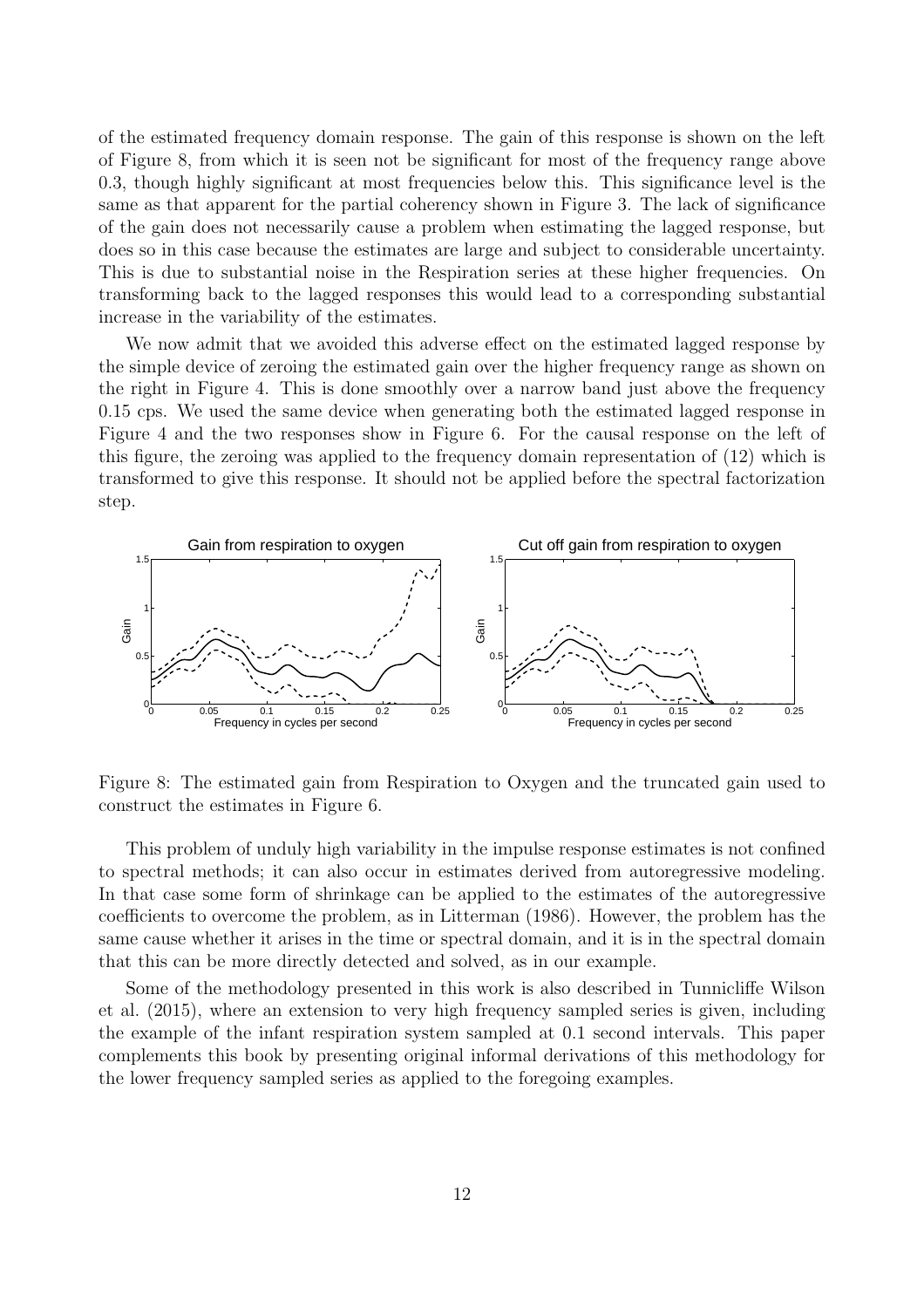# Appendix

We state and prove that a small variation of the spectrum leads to a corresponding variation of the same order in the coefficients of its spectral factor. We use the spectral norm of matrices.

**Theorem 1** Let  $S(z) = \sum_{k} \Gamma_k z^k$ , for  $z = \exp(-2\pi i f)$ , be a multivariate spectral density such that  $S(z) = I + g(z)$  where  $||g(z)|| \leq \epsilon$  and let  $H(z) = H + \sum_{k>0} h_k z^k$  be its spectral  $factor, such that S(z) = H(z)H(z)^{*}, where * indicates conjugate transpose, and H is lower$ *triangular. Then*  $||H - I|| \leq K\epsilon$  *and*  $||h_k|| \leq K\epsilon$  *for fixed* K, *on neglecting higher orders of* ǫ*.*

**Proof.** From  $\Gamma_0 = \int_{-0.5}^{0.5} S(z) df = HH' + \sum_{k>0} h_k h'_k \in (1 \pm \epsilon)I$  we have  $HH' \leq (1 + \epsilon)I$ . The eigenvalues  $\lambda_i$  of  $\ddot{H}H'$  are all therefore less than  $1+\epsilon$  and  $\log \lambda_i < \epsilon$ .

Further constraints on H derive from  $\int_{-0.5}^{0.5} \log \det S(z) df = \log \det HH'$ . The first order term in the expansion of log det  $S(z)$  about I is trace $\{S(z) - I\}$  which is bounded by  $m\epsilon$ . From this we have  $| \log \det(HH') | = | \sum \log \lambda_i | \leq m\epsilon$ .

Then for any i,  $\log \lambda_i$  >  $-m\epsilon - \sum_{j\neq i} \log \lambda_j$  >  $-(2m-1)\epsilon$  giving, to first order,  $[1-\epsilon]$  $(2m-1)\epsilon$ ] $I < HH' < (1+\epsilon)I$ . We can then bound  $\sum_{k>0} h_k h'_k \leq (1+\epsilon)I - HH' \leq 2m\epsilon I$ . A similar argument utilizing  $\log \det(HH') = \sum \log H_{i,i}^2$  shows that  $1 - (2m-1)\epsilon < H_{i,i}^2 < 1 + \epsilon$ .

Now let  $H = I + h_0$  so that  $h_0$  is lower triangular, and from the above we can determine that  $h_0 h'_0 < (4m-2)\epsilon I$ . Also let  $h(z) = \sum_{k\geq 0} h_k z^k$ , which we can now bound by  $||h(z)h(z)||^2 < (6m-2)\epsilon$ . Then  $I + g(z) = H(z)H(z)^{-\epsilon} = I + h(z) + h(z)^* + h(z)h(z)^*$  gives

$$
h(z) + h(z)^{*} = \sum_{k \ge 0} h_k \exp(-2\pi i f k) + h'_k \exp(+2\pi i f k) = g(z) - h(z)h(z)^{*}.
$$

The norm of the RHS is bounded by  $(6m - 1)\epsilon$  which is therefore a bound on the norm of each Fourier coefficient  $h_k$ .

**Remark.** From the above,  $||h(z)||$  can only be bounded by  $\sqrt{(6m-2)\epsilon}$ , which is not of the order required. A bound of the form  $K\epsilon$  on  $||h(z)||$  requires smoothness conditions on  $S(z)$ .

### References

- H. Akaike. A new look at statistical model identification. *IEEE Transactions on Automatic Control*, AC–19(2):716–723, 1973.
- E. J. Hannan. *Multiple time series*. New York: Wiley, 1970.
- G. M. Jenkins and D. G. Watts. *Spectral analysis and its applications*. San Francisco: Holden-Day, 1968.
- R. B Litterman. Forecasting with Bayesian vector autoregressions five years of experience. *Journal of Business and Economic Statistics*, 4:25–38, 1986.